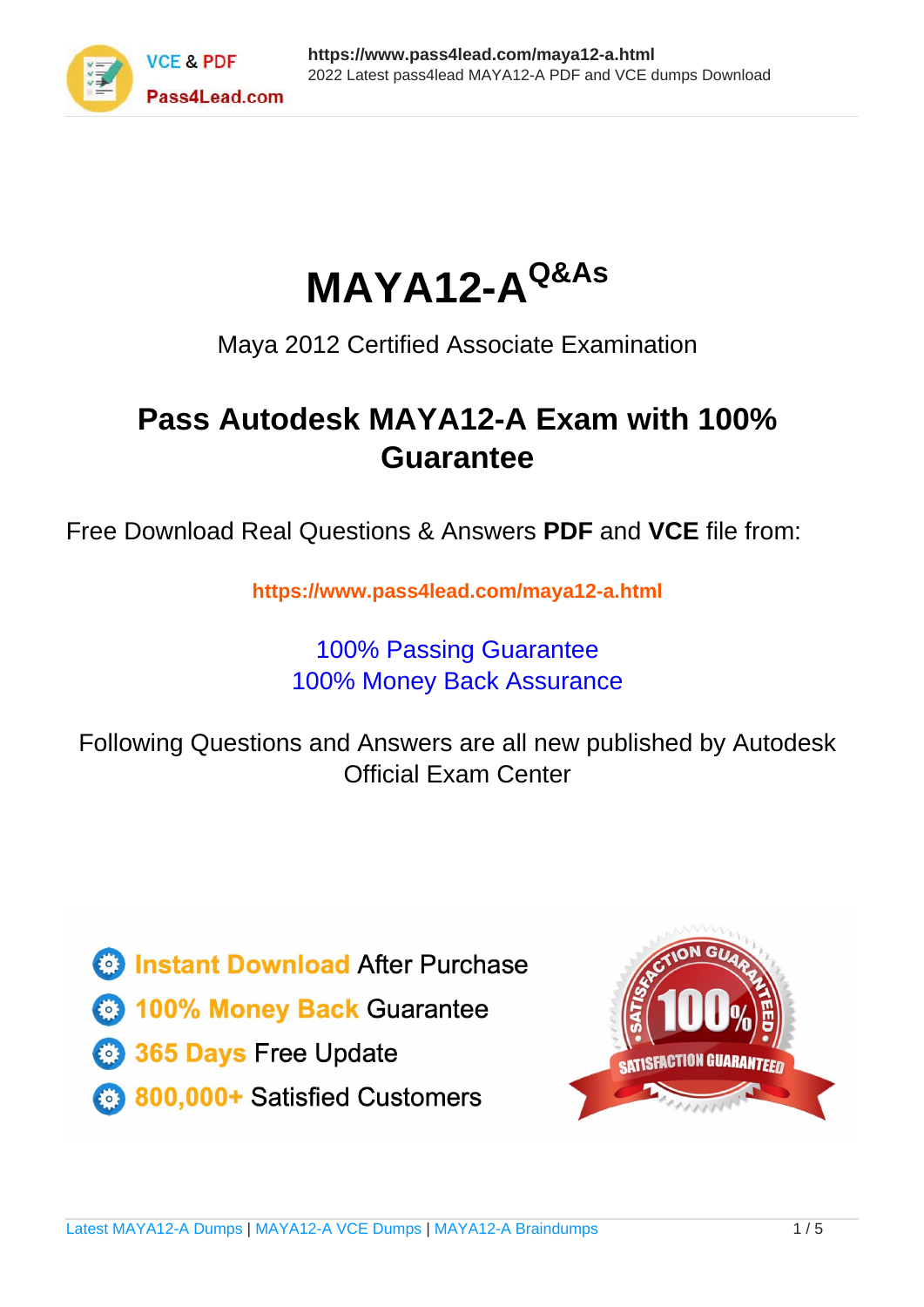

#### **QUESTION 1**

What is the purpose of clipping planes in cameras?

A. Special effects attributes such as \\'Barn Doors\\' for the rendering camera

B. Clipping planes are essentially the boundaries of the camera determining which objects will be rendered and which won\\'t be rendered.

C. They define the point at which the shutter closes within the frame interval.

D. They determine the Depth of Field focal point.

Correct Answer: B

Reference:

http://www.autodesk.com/us/maya/2011help/index.html?url=./files/Viewing\_the\_scene\_Usi ng\_the\_ViewCube.htm,topicNumber=d0e70082

#### **QUESTION 2**

Which of the following BEST describes the Blend Shape deformer? The Blend Shape deformer...

A. creates a joint system based on the topology of the surface

B. Blend shape deformers let you change the shape of one object into the shapes of other objects.

C. is a special object you use to control the deformation effects of rigid skinning.

D. lets you manually sculpt NURBS, polygons, or Subdivision surfaces quickly with the stroke of a brush

Correct Answer: B

Reference: www.autodesk.com/global/docs/maya2012/en\_us/index.html Search Phrase: Blend Shape Deformer (300: Blend Shape deformer)

#### **QUESTION 3**

Identify the Tumble camera Icon in the images below.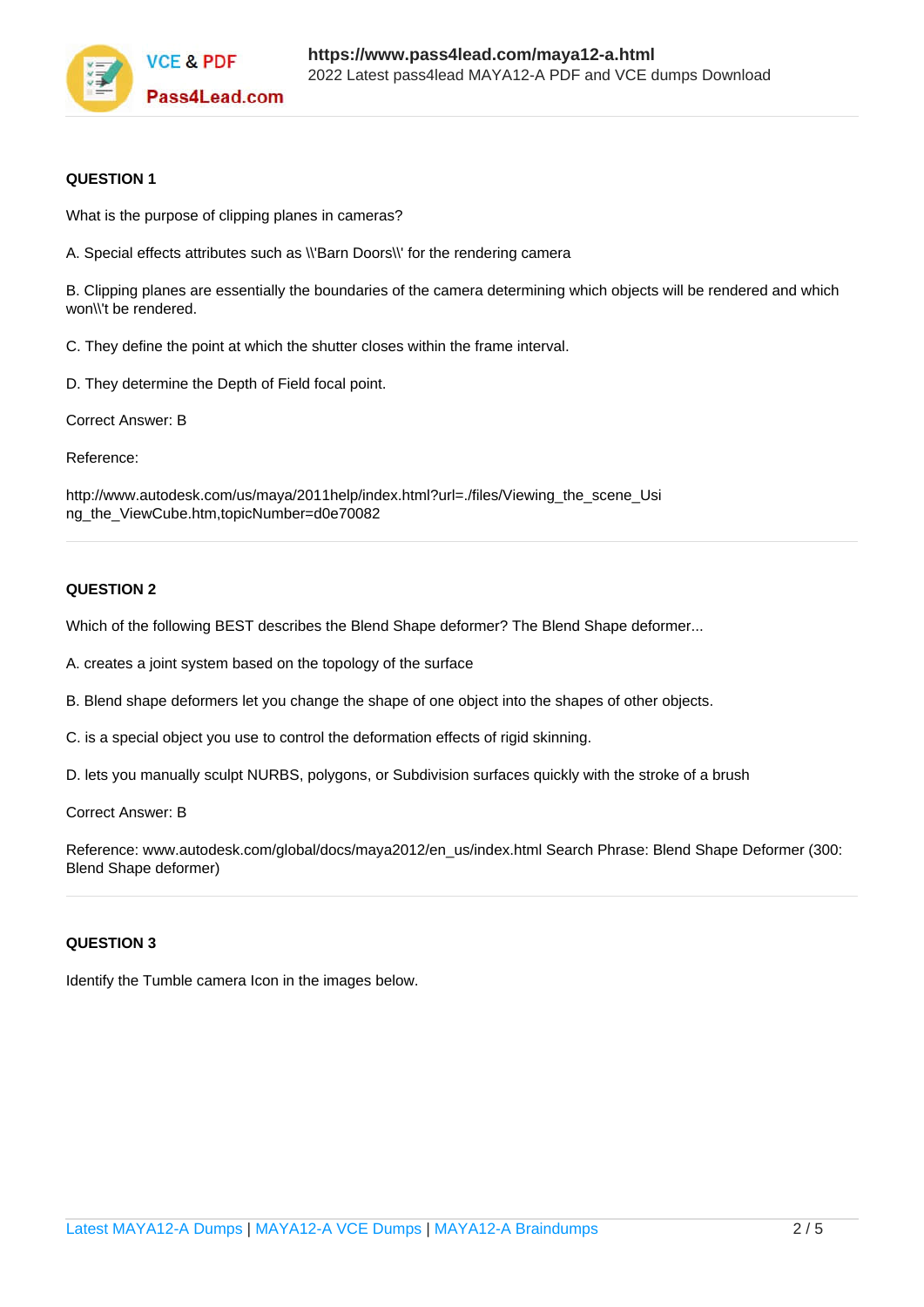



- A. Option A
- B. option B
- C. Option C
- D. Option D
- Correct Answer: C

### **QUESTION 4**

How is a Soft Body different from a Rigid Body?

- A. Afield can\\'t be connected to Soft Body particles.
- B. Rigid Bodies can\\'t be affected by a Dynamic constraint.
- C. A Soft Body can be keyframed using the Set Active Key command.
- D. Rigid Bodies don\\'t deform.

Correct Answer: D

Reference:

http://www.autodesk.com/us/maya/2011help/index.html?url=./files/Viewing\_the\_scene\_Usi ng\_the\_ViewCube.htm,topicNumber=d0e70082

#### **QUESTION 5**

Which attribute is used to control the number of specular highlights that appear on a rendered object?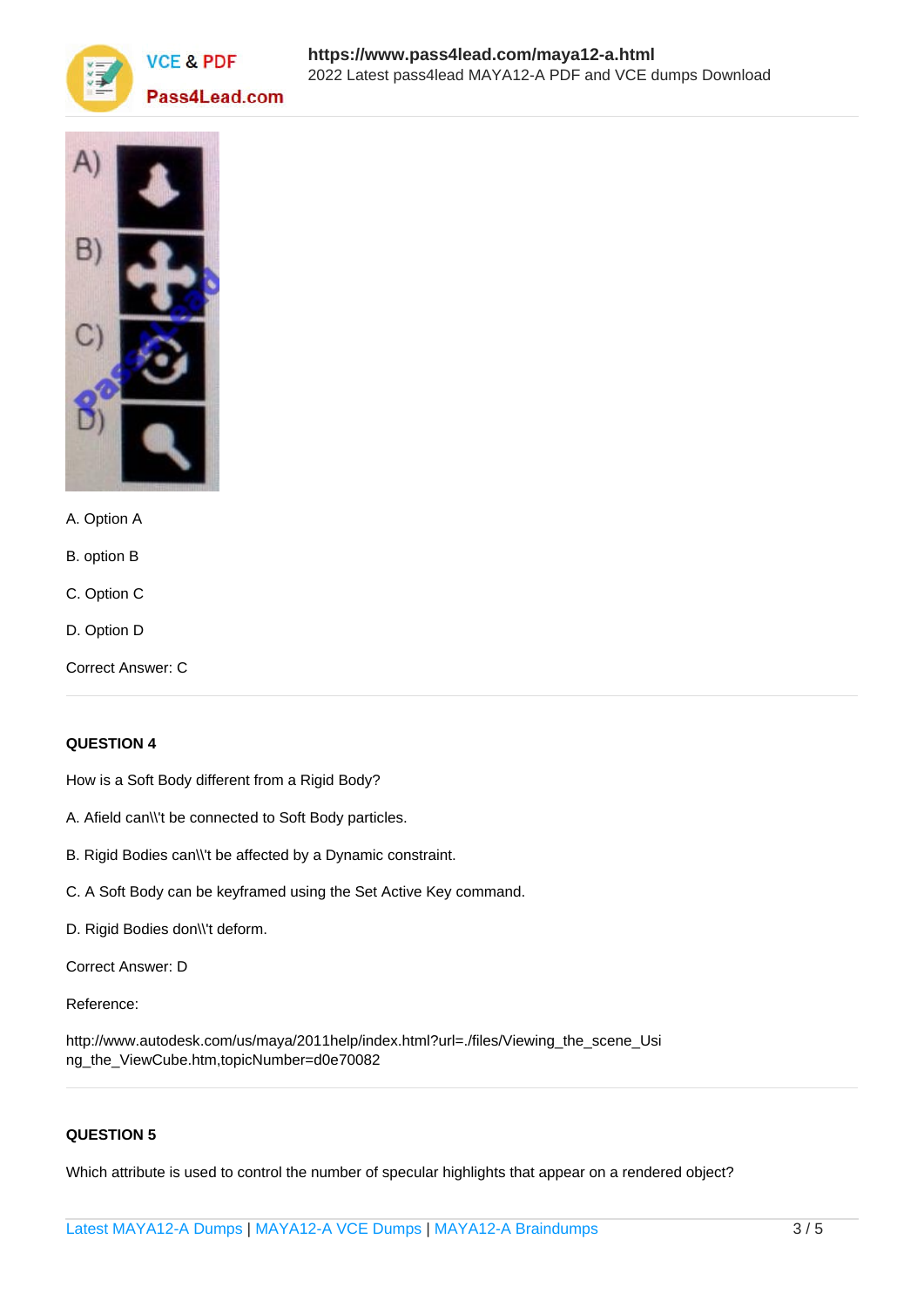

- A. Emit Specular
- B. Define Specular
- C. Illuminates by Default
- D. None of the above.

Correct Answer: A

[Latest MAYA12-A Dumps](https://www.pass4lead.com/maya12-a.html) [MAYA12-A VCE Dumps](https://www.pass4lead.com/maya12-a.html) [MAYA12-A Braindumps](https://www.pass4lead.com/maya12-a.html)